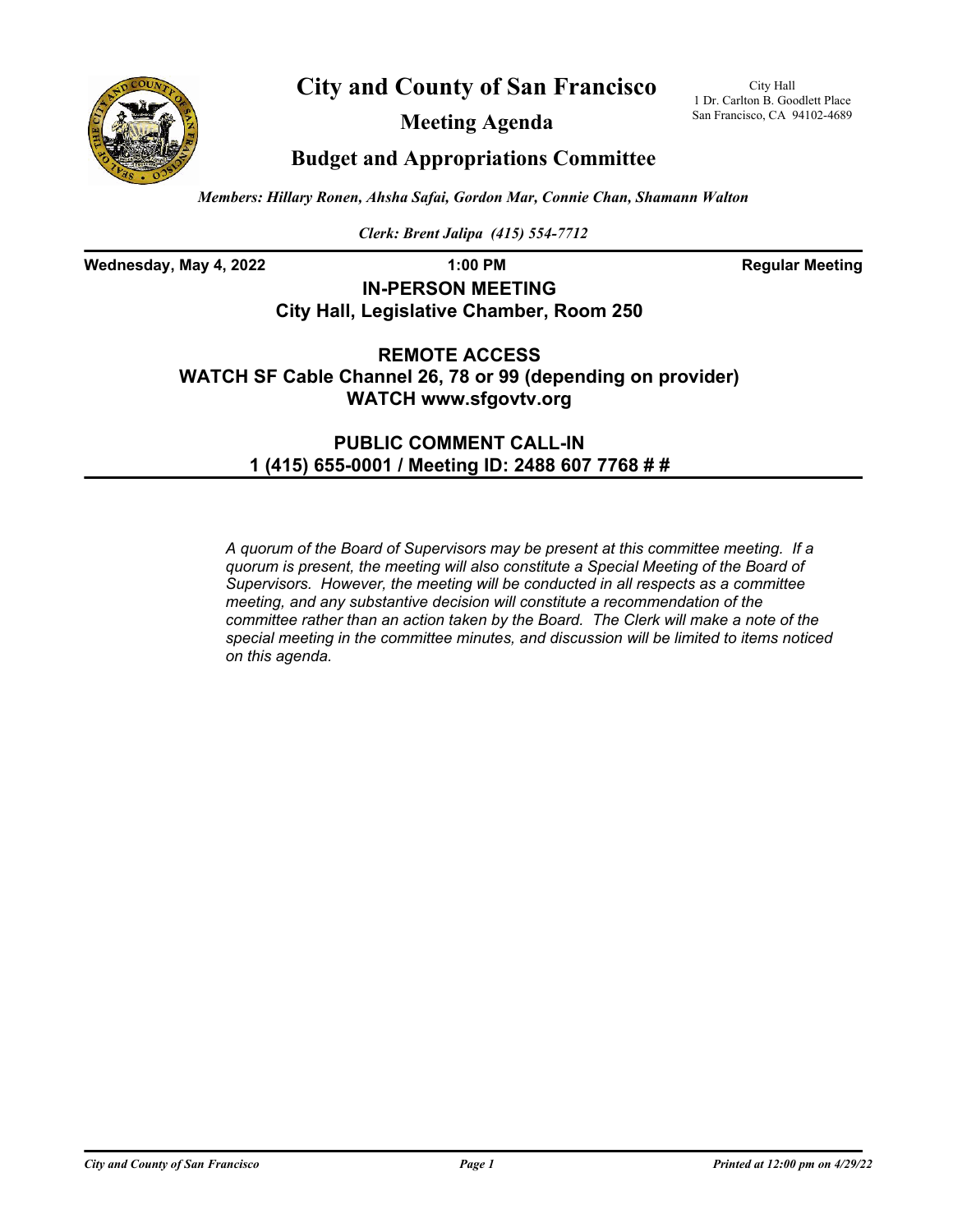### **Remote Access to Information and Participation**

*The Board of Supervisors and its committees will convene hybrid meetings that will allow in-person attendance, remote access, and public comment via teleconference. Visit the SFGovTV website at (www.sfgovtv.org) to stream the live meetings and watch meetings on demand or watch live meetings on San Francisco Cable Channels 26, 78 or 99 (depending on your provider). Members of the public may provide public comment in-person at the above noticed location or remotely via teleconference (detailed instructions available at: https://sfbos.org/remote-meeting-call). Individuals who wish to share documents during a hearing must provide them to the Clerk 48 hours in advance (brent.jalipa@sfgov.org); equipment is not available to share hard copy documents received in-person.*

*Members of the public attending in-person may be required to wear masks or adhere to current orders, please visit https://sfbos.org/in\_person\_meeting\_guidelines for the current guidelines.*

*Members of the public may also submit their comments by email to: brent.jalipa@sfgov.org; all comments received will be made a part of the official record. Regularly scheduled Budget and Finance Committee Meetings begin at 10:30 a.m. every Wednesday of each month. Committee agendas and their associated documents are available at https://sfbos.org/committees.*

*PUBLIC COMMENT CALL IN 1 (415) 655-0001 / Meeting ID: 2488 607 7768 # # (Press \*3 to enter the speaker line)*

*Please visit the Board's website (www.sfbos.org) regularly to be updated on the current situation as it affects the legislative process. For more information contact the Clerk, Brent Jalipa, at (415) 554-7712 or brent.jalipa@sfgov.org.*

# **ROLL CALL AND ANNOUNCEMENTS**

## **COMMUNICATIONS**

## **AGENDA CHANGES**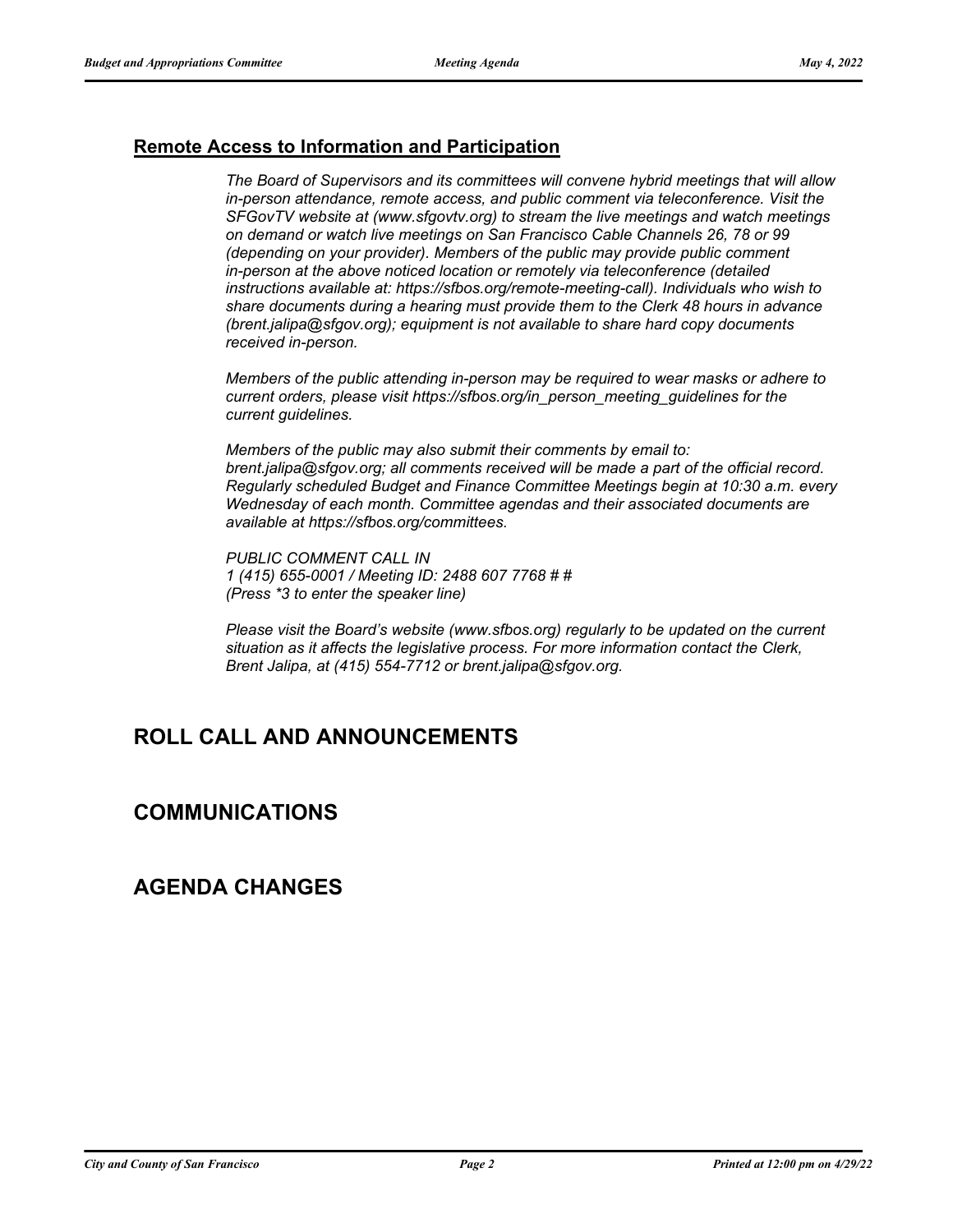# **REGULAR AGENDA**

### **1. [220473](http://sfgov.legistar.com/gateway.aspx?m=l&id=38665) [Hearing - Report on Historical Budgets vs. Actual Expenditures] Sponsor: Ronen**

Hearing on historical departmental budgets, how they have grown over the years, and the analysis of how growth compares to actual spending; and requesting the Office of the Budget and Legislative Analyst to report.

4/26/22; RECEIVED AND ASSIGNED to the Budget and Appropriations Committee.

4/29/22; REFERRED TO DEPARTMENT.

### **2. [220365](http://sfgov.legistar.com/gateway.aspx?m=l&id=38557) [Hearing - Recommendations of the Housing Stability Fund Oversight Board for Use of Proposition I Revenue in FY2022-2023] Sponsor: Preston**

Hearing to review the budget recommendations submitted by the Housing Stability Fund Oversight Board for use of Proposition I funds in Fiscal Year (FY) 2022-2023, to pursue strategies and solutions to target unmet needs and gaps in existing affordable housing programs, with special attention to advancing racial, social, and geographic equity; and requesting the Mayor's Office of Housing and Community Development to report.

4/5/22; RECEIVED AND ASSIGNED to the Budget and Appropriations Committee.

4/11/22; REFERRED TO DEPARTMENT.

### **3. [220403](http://sfgov.legistar.com/gateway.aspx?m=l&id=38595) [Hearing - Federal HIV/AIDS Funding and Investments by the Department of Public Health in HIV/AIDS Programs, Prevention and Treatment] Sponsors: Ronen; Mandelman**

Hearing to report on federal AIDS funding, changes to the funding and what is needed to fill gaps or reduction in services to maintain a robust resource for the prevention of infection and support for those living with HIV/AIDS; and requesting the Department of Public Health to report.

4/12/22; RECEIVED AND ASSIGNED to the Budget and Appropriations Committee.

4/18/22; REFERRED TO DEPARTMENT.

## **ADJOURNMENT**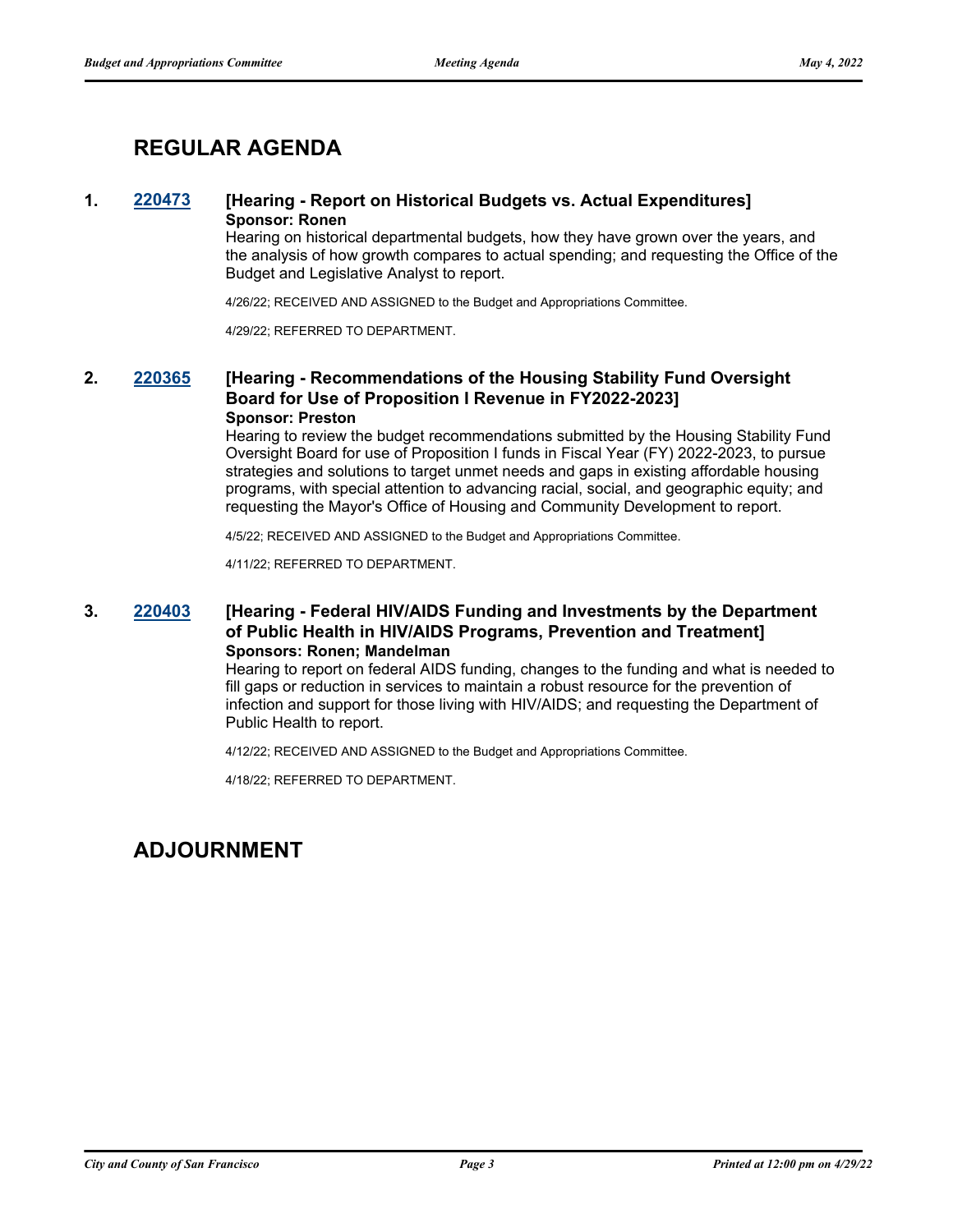# **LEGISLATION UNDER THE 30-DAY RULE**

*NOTE: The following legislation will not be considered at this meeting. Board Rule 3.22 provides that when an Ordinance or Resolution is introduced which would CREATE OR REVISE MAJOR CITY POLICY, the Committee to which the legislation is assigned shall not consider the legislation until at least thirty days after the date of introduction. The provisions of this rule shall not apply to the routine operations of the departments of the City or when a legal time limit controls the hearing timing. In general, the rule shall not apply to hearings to consider subject matter when no legislation has been presented, nor shall the rule apply to resolutions which simply URGE action to be taken.*

*(There is no legislation pending under the 30-Day Rule.)*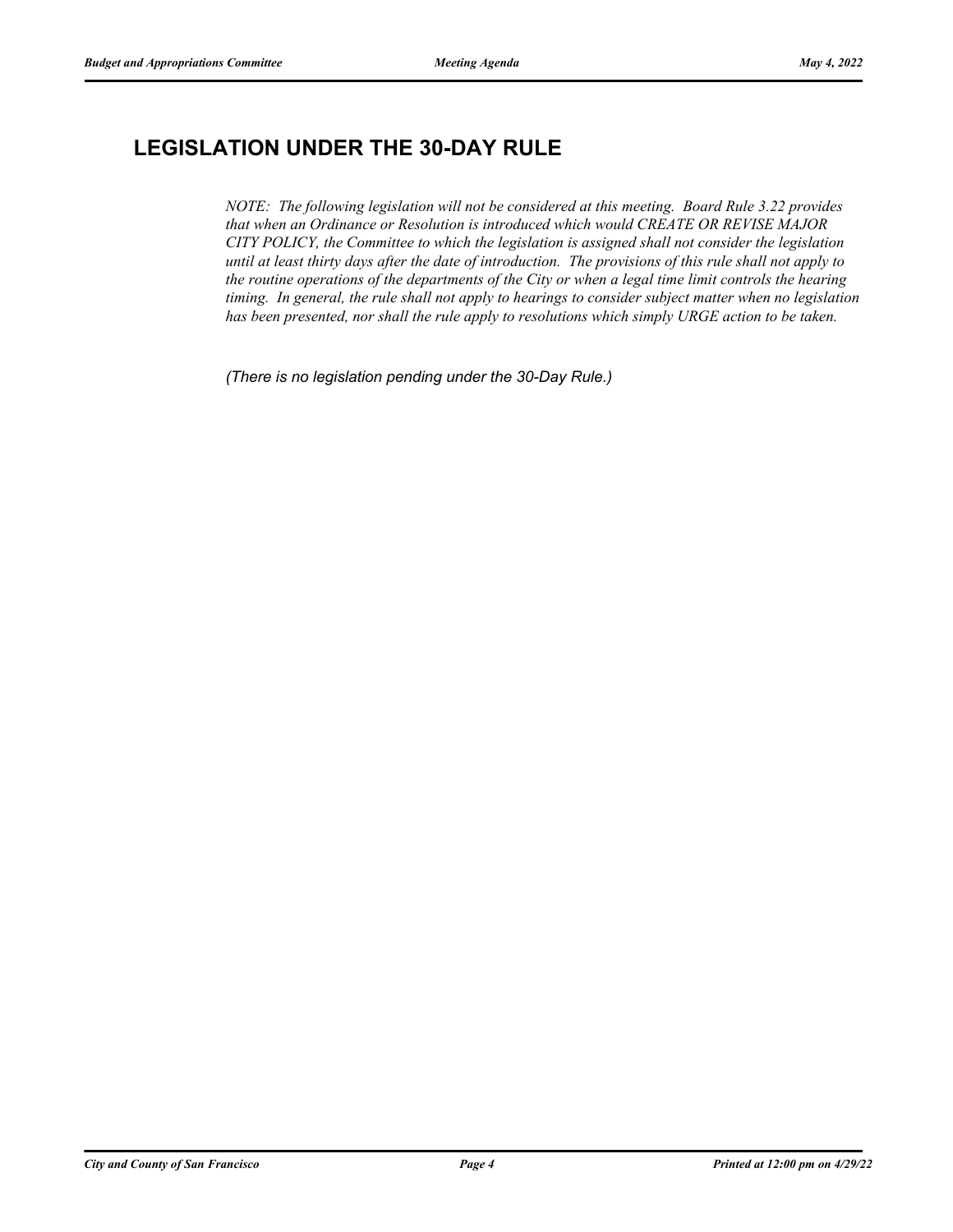#### **Agenda Item Information**

Each item on the Consent or Regular agenda may include the following documents:

1) Legislation

2) Budget and Legislative Analyst report

3) Department or Agency cover letter and/or report

4) Public correspondence

These items are available for review at City Hall, 1 Dr. Carlton B. Goodlett Place, Room 244, Reception Desk or at https://sfbos.org/legislative-research-center-lrc.

#### **Meeting Procedures**

The Board of Supervisors is the legislative body of the City and County of San Francisco. The Board has several standing committees where legislation is the subject of hearings at which members of the public are urged to testify. The full Board does not hold a second public hearing on measures which have been heard in committee.

Board procedures do not permit: 1) persons in the audience to vocally express support or opposition to statements by Supervisors or by other persons testifying; 2) ringing and use of cell phones, pagers, and similar sound-producing electronic devices; 3) bringing in or displaying signs in the meeting room; and 4) standing in the meeting room. Each member of the public will be allotted the same maximum number of minutes to speak as set by the President or Chair at the beginning of each item or public comment, excluding City representatives; except that public speakers using interpretation assistance will be allowed to testify for twice the amount of the public testimony time limit. If simultaneous interpretation services are used, speakers will be governed by the public testimony time limit applied to speakers not requesting interpretation assistance. Members of the public who want a document displayed should provide in advance of the meeting to the Clerk of the Board (bos.legislation@sfgov.org), clearly state such during testimony, and subsequently request the document be removed when they want the screen to return to live coverage of the meeting. Hard copy documents may no be shared during in-person meetings.

IMPORTANT INFORMATION: The public is encouraged to testify at Committee meetings. Persons unable to attend the meeting may submit to the City, by the time the proceedings begin, written comments regarding the agenda items. These comments will be made a part of the official public record and shall be brought to the attention of the Board of Supervisors. Written communications expected to be made a part of the official file should be submitted to the Clerk of the Board or Clerk of a Committee: 1 Dr. Carlton B. Goodlett Place, Room 244, San Francisco, CA 94102. Communications which are not received prior to the hearing may be delivered to the Clerk of the Board or Clerk of the Committee and will be shared with the Members.

COPYRIGHT: All system content that is broadcasted live during public proceedings is secured by High-bandwidth Digital Content Protection (HDCP), which prevents copyrighted or encrypted content from being displayed or transmitted through unauthorized devices. Members of the public who wish to utilize chamber digital, audio and visual technology may not display copyrighted or encrypted content during public proceedings.

AGENDA PACKET: Available on the internet at https://www.sfbos.org/meetings. Meetings are cablecast on SFGovTV, the Government Channel, at www.sfgovtv.org or Cable Channels 26, 78 or 99 (depending on your provider). For USB copies call (415) 554-4188.

LANGUAGE INTERPRETERS: Language services are available in Spanish, Chinese and Filipino at all regular and special Board and Committee meetings if made at least 48 hours in advance of the meeting to help ensure availability. For more information or to request services: Contact Wilson Ng or Arthur Khoo at (415) 554-5184.

傳譯服務: 所有常規及特別市參事會會議和常務委員會會議將提供西班牙文, 中文以及菲律賓文的傳譯服務, 但必須 在會議前最少48小時作出請求, 以確保能獲取到傳譯服務. 將因應請求提供交替傳譯服務, 以便公眾向有關政府機構 發表意見. 如需更多資訊或請求有關服務, 請致電(415) 554-5184聯絡我們.

AVISO EN ESPAÑOL: Los servicios de idiomas están disponibles en español, chino, y filipino en todas las reunions regulares y reuniones especiales de la Junta, de los Comités, si se solicita por lo menos 48 horas antes de la reunión para ayudar a garantizar su disponibilidad. Para más información o solicitar servicios, por favor contactar a (415) 554-5184.

PAUNAWA: Mayroong serbisyong pang-wika sa Espanyol, Tsino at Pilipino para sa lahat ng mga regular at espesyal na pagpupulong ng Board, at Komite ng Board. Sa kasalukuyan, mayroong serbisyo sa wikang Pilipino na maaaring hilingin, 48